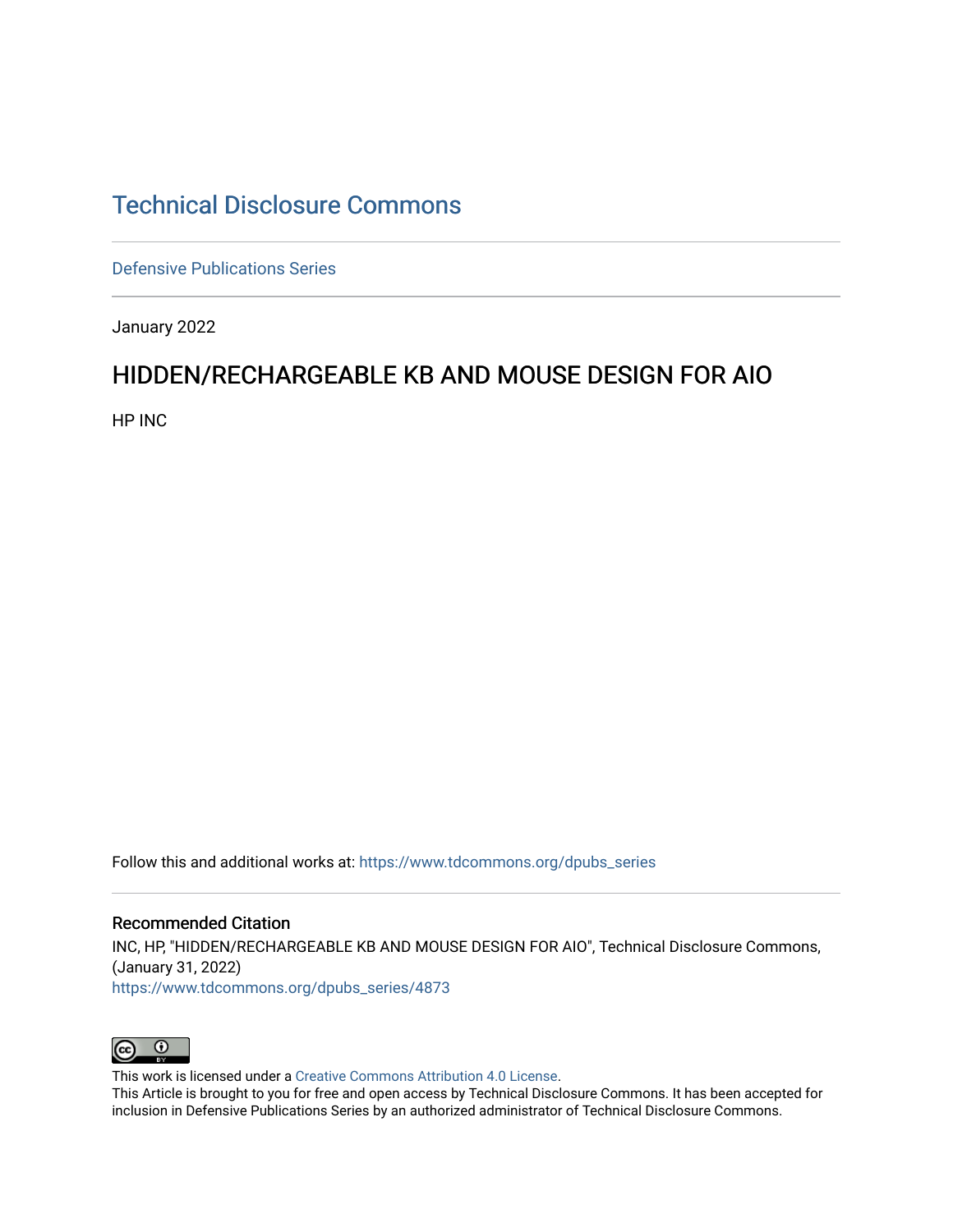## *Hidden/Rechargeable KB and mouse design for AIO*

All in one/DT products currently need an external keyboard and mouse for user operation.

External keyboard/mouse needs a dedicated tablespace for placement. When the user power off the PC, the keyboard/mouse still needs to place there and waste the tablespace.

KB and mouse also need change battery after 2 or 3 months

Hidden/Rechargeable KB and mouse design

- AIO back cover has a special recess for Keyboard and mouse seat.
- Mechanical structural or magnet can use for keeping the keyboard and mouse seating without dropping out.
- Pogo pin which locates in the recess can charge the keyboard and mouse



Disclosed by Jing-Jing Yuan and Cheng-Liang Gong, HP Inc.